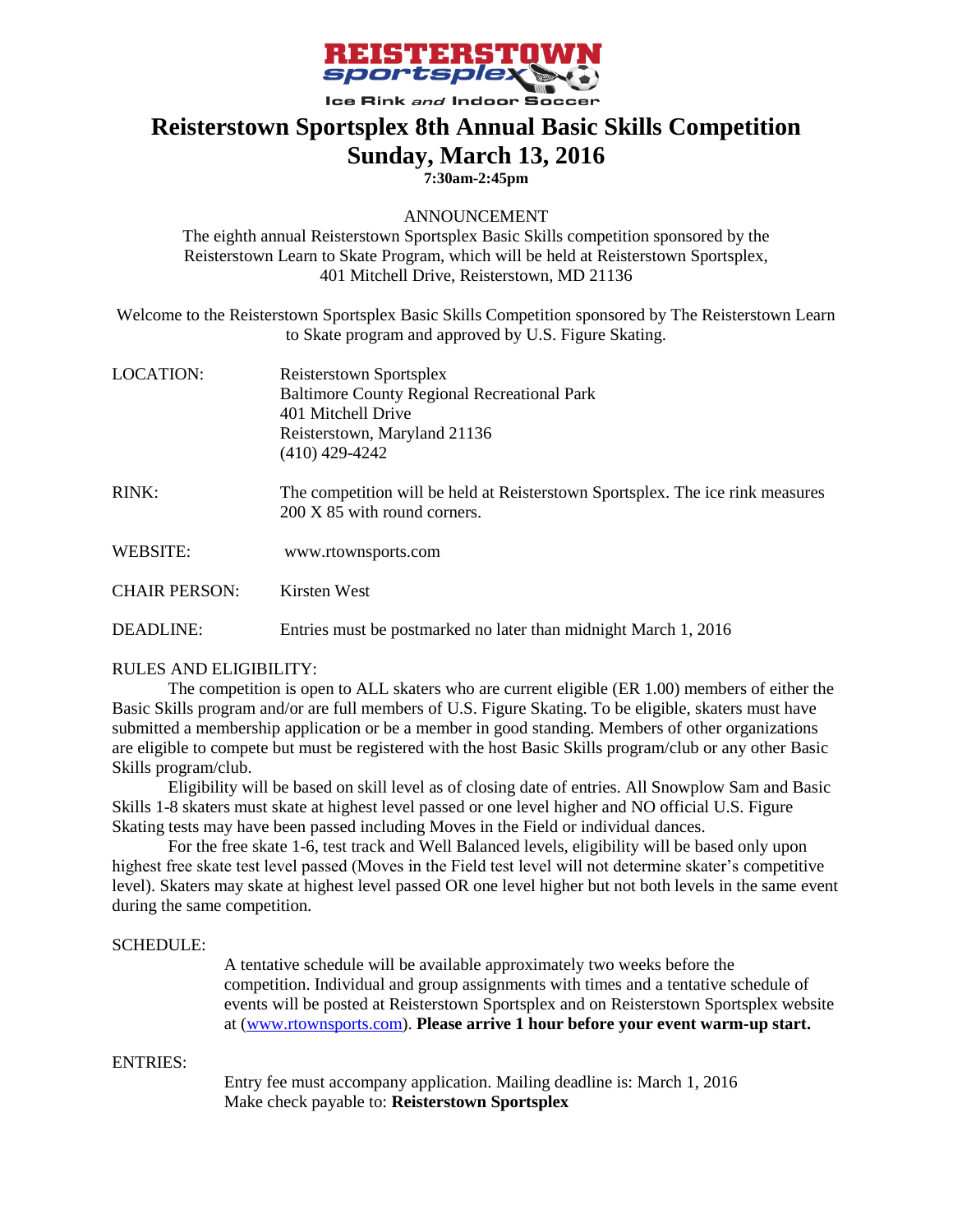Mail to: **Reisterstown Sportsplex Attention: Kirsten West 401 Mitchell Drive Reisterstown, Maryland 21136**

#### ENTRY FEES:

First event: \$35.00, additional events \$15.00

| *NO REFUNDS:   | After March $1st$ , no refunds will be granted except for events |
|----------------|------------------------------------------------------------------|
|                | cancelled by the referee.                                        |
| *LATE ENTRIES: | Late entries <b>may</b> be accepted up until 5 days before the   |
|                | competition and subject to a \$40.00 fee. (\$5.00 late fee)      |

- AWARDS: All events will be final rounds. Medals will be awarded to first, second and third places. ALL other places will receive ribbons. All awards will be made at appropriate times throughout the competition.
- MUSIC: The music for all free skating programs must be provided by the skater on CDs. CDs should be clearly marked with the name of the skater, event entered and length of music. Competition music is to be turned in at the time of registration. Time duration is always +/ - 10 seconds. Please have at least one back-up or duplicate CD readily available at the time of your event. Reisterstown Sportsplex assumes no responsibility or liability to damage, loss or deficient quality of music.

#### REGISTRATION:

Please arrive 1 hour before your event. Upon arrival, check-in at the Registration Desk and turn in your music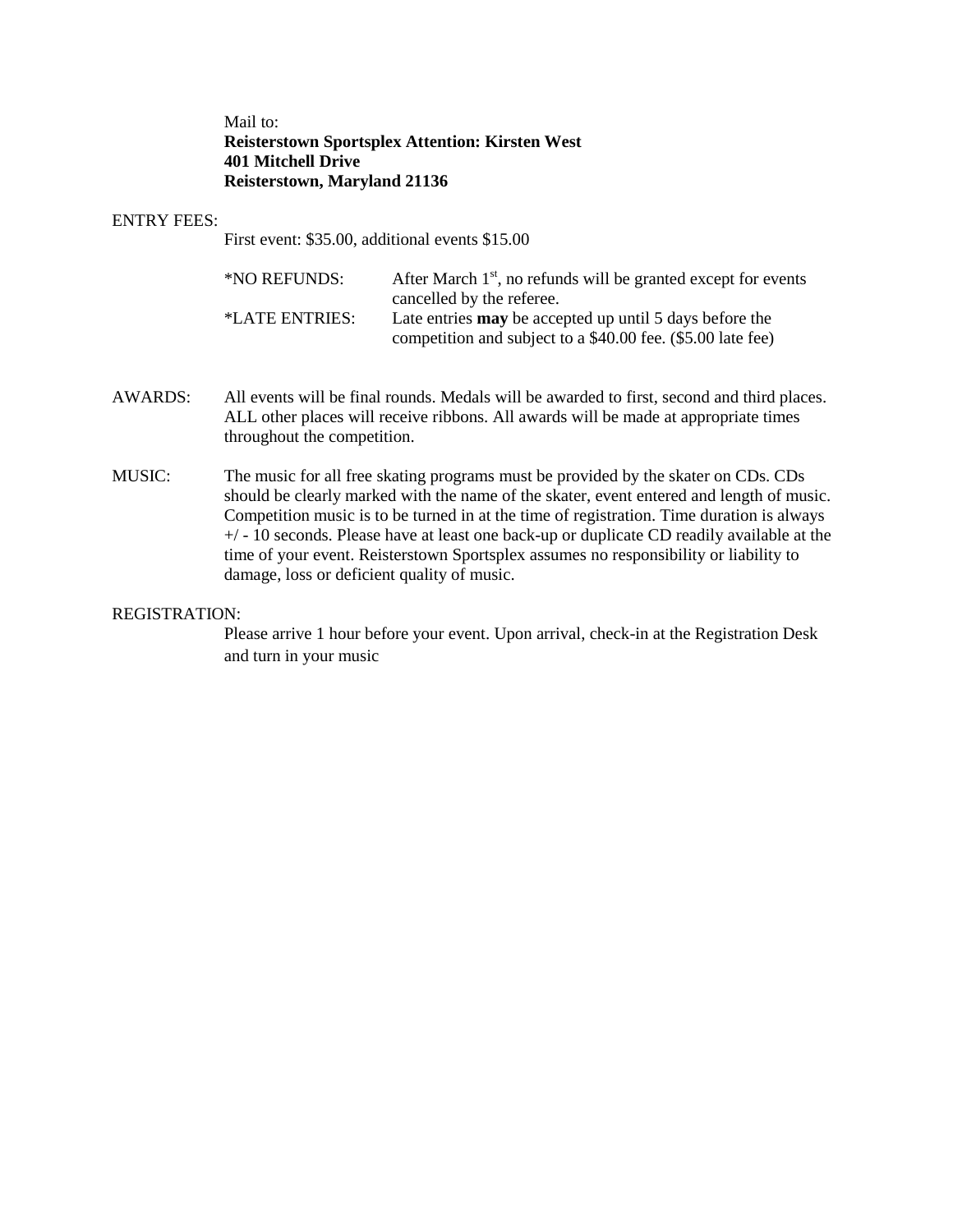# **BASIC ELEMENTS EVENT: SNOWPLOW SAM – BASIC 8**

Format: Each skater will have the option to perform one element at a time in the order listed below (no excessive connecting steps).

The skater will complete all elements listed before moving onto the next skater.

- · To be skated on 1/3 to 1/2 ice
- · No music
- · All elements must be skated in the order listed
- · Time: 1:00 or less

| <b>Snowplow Sam 1-3:</b>                              | <b>Basic 5:</b>                                                                                    |
|-------------------------------------------------------|----------------------------------------------------------------------------------------------------|
| 1. March followed by a two foot glide and dip         | 1. Backward outside edge on a circle -clockwise or                                                 |
| 2. Forward two foot swizzles 2-3-in a row             | counterclockwise                                                                                   |
| 3. Forward snowplow stop                              | 2. Backward crossovers 4-6 consecutive -both directions                                            |
| 4. Backward wiggles 2-6 in a row                      | 3. Basic one foot spin-free leg held to the side of spinning leg                                   |
|                                                       | min of three revolutions                                                                           |
|                                                       | 4. Side Toe hop -either direction                                                                  |
|                                                       | 5. Hockey stop                                                                                     |
| <b>Basic 1</b>                                        | <b>Basic 6:</b>                                                                                    |
| 1. Forward two foot glide and dip                     | 1. Standstill forward inside 3-turn -R & L                                                         |
| 2. Forward two foot swizzles 6 -8 in a row            | 2. Bunny Hop                                                                                       |
| 3. Forward snowplow stop                              | 3. Forward spiral on a straight line R or L                                                        |
| 4. Backward wiggles 6-8 in a row                      | 4. Lunge -R or L                                                                                   |
|                                                       | 5. T-stop -R or L                                                                                  |
| <b>Basic 2</b>                                        | <b>Basic 7:</b>                                                                                    |
| 1. Forward one foot glide -either foot                | 1. Standstill forward inside open Mohawk -                                                         |
| 2 Forward alternating 1/2 swizzle pumps, in a         | R to L and L to R                                                                                  |
| straight line -2-3 each foot.                         | 2. Ballet Jump either direction                                                                    |
| 3. Moving snowplow stop                               | 3. Back crossovers to a back outside edge landing position                                         |
| 4. Two foot turn in place -forward to backward        | -clockwise and counter clockwise                                                                   |
| 5. Backward two foot swizzles -6 -8 in a row          | 4. Forward inside pivot                                                                            |
| <b>Basic 3</b>                                        | <b>Basic 8:</b>                                                                                    |
| 1. Forward stroking                                   | 1. Moving forward outside or forward inside three-turns, right                                     |
| 2. Forward 1/2 swizzle pumps on a circle, either      | and left                                                                                           |
| clockwise or counter clockwise 4-6 consecutive        | 2. Waltz jump (from a standstill)                                                                  |
| 3. Forward Slalom                                     | 3. Mazurka, either direction                                                                       |
| 4. Backward one foot glide -either foot               | 4. Combination move, clockwise or counter clockwise, two                                           |
| 5. Two foot spin – min 3. Rev                         | forward crossovers into                                                                            |
|                                                       | forward inside Mohawk, step down, cross behind, step into one                                      |
|                                                       | backward crossover                                                                                 |
|                                                       | and step to a forward inside edge<br>5. Beginning one-foot upright spin, free foot held to side of |
|                                                       | spinning leg or crossed                                                                            |
|                                                       | position - minimum three revolutions                                                               |
| <b>Basic 4</b>                                        |                                                                                                    |
| 1. Standstill forward outside 3-turn -R and L         |                                                                                                    |
| 2. Forward outside edge on a circle clockwise or      |                                                                                                    |
| counter clockwise                                     |                                                                                                    |
| 3. Forward crossovers 4-6 consecutive both directions |                                                                                                    |
| 4. Backward stroking - 4-6 strokes                    |                                                                                                    |
| 5. Backward snowplow stop -R or L                     |                                                                                                    |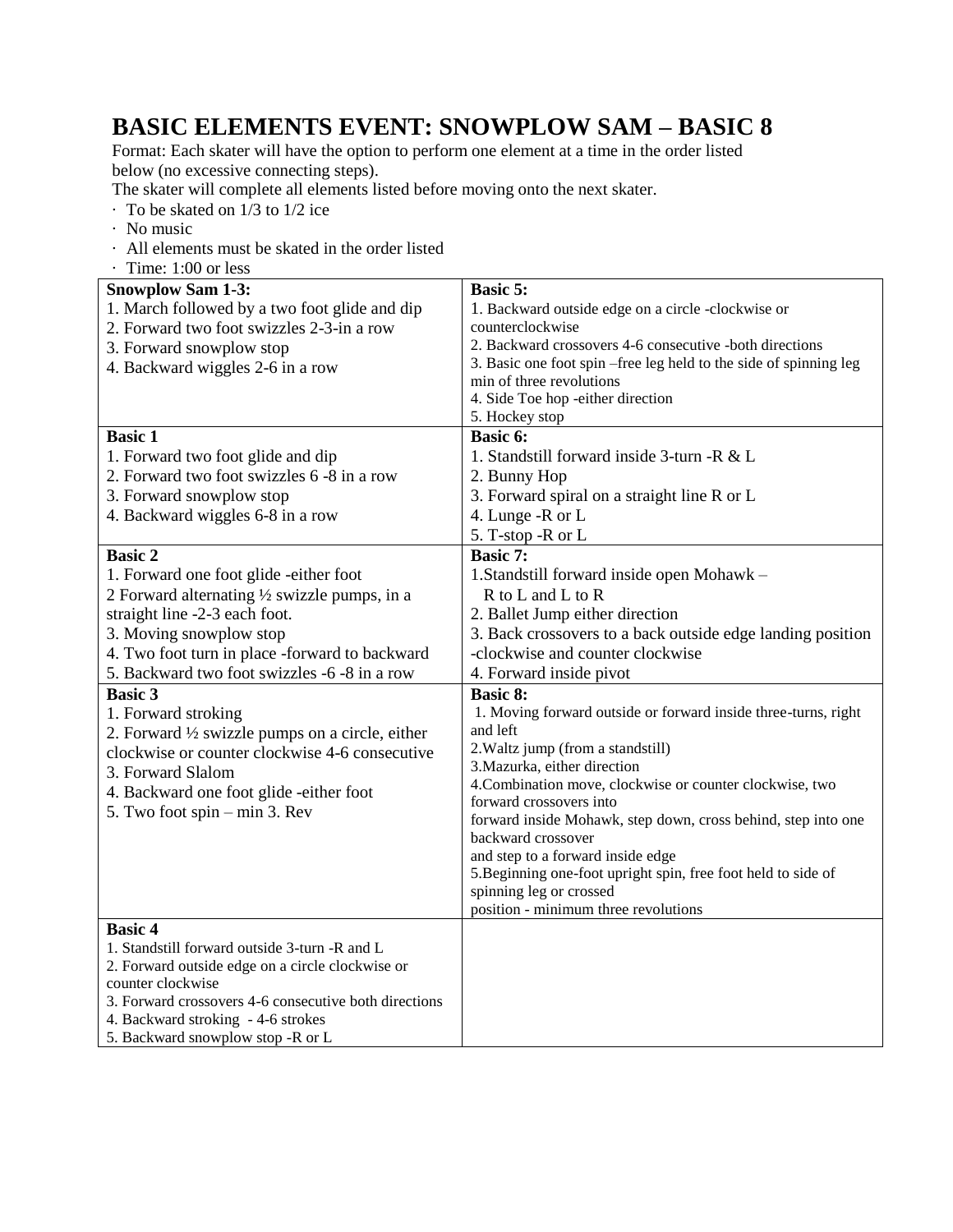# **BASIC PROGRAM EVENT: SNOWPLOW SAM – BASIC 8**

Format: The skating order of the required elements is optional. The elements are not restricted as to the number of times the element is executed or length of glides, number of revolutions, etc. unless otherwise specified. Vocal music is allowed.

- To be skated on full ice. A .2 deduction will be taken for each element performed from a higher level
- The skater may use elements from a different level. **Time 1:10 MAX**

| <b>Snowplow Sam 1-3:</b><br>1. March followed by a two foot glide and dip<br>2. Forward two foot swizzles 2-3-in a row<br>3. Backward wiggles 2-6 in a row<br>4. Forward snowplow stop                                                                                               | Basic 5:<br>1. Backward crossovers 4-6 consecutive in both directions<br>2. Basic one-foot spin – free leg held to side of spinning<br>leg - minimum three revolutions<br>3. Side toe hop -either direction<br>4. Hockey stop                                                                                                                                                                                                                                                                                      |
|--------------------------------------------------------------------------------------------------------------------------------------------------------------------------------------------------------------------------------------------------------------------------------------|--------------------------------------------------------------------------------------------------------------------------------------------------------------------------------------------------------------------------------------------------------------------------------------------------------------------------------------------------------------------------------------------------------------------------------------------------------------------------------------------------------------------|
| <b>Basic 1</b><br>1. Forward two foot glide and dip<br>2. Forward two foot swizzles 6 -8 in a row<br>3. Backward wiggles 6-8 in a row<br>4. Forward snowplow stop                                                                                                                    | Basic 6:<br>1. Standstill forward inside three-turn - $R < L$<br>2. Bunny Hop<br>3. Forward spiral on a straight line R or L<br>4. Lunge - R or L<br>5. T-stop - R or L                                                                                                                                                                                                                                                                                                                                            |
| <b>Basic 2</b><br>1. Forward one foot glide - either foot<br>Two foot turn in place-forward to backward<br>Backward two foot swizzles 6 - 8 in a row<br>3.<br>4. Forward alternating 1/2 swizzle pumps, in a<br>straight line $-2-3$ each foot<br>5. Moving snowplow stop            | Basic 7:<br>1. Standstill forward inside open Mohawk -<br>R to L and L to R<br>2. Ballet Jump- either direction<br>3. Back crossovers to a back outside edge landing position<br>clockwise and counter clockwise<br>4. Forward inside pivot                                                                                                                                                                                                                                                                        |
| <b>Basic 3</b><br>1. Forward stroking<br>2. Forward $\frac{1}{2}$ swizzle pumps on a circle, either<br>clockwise or counter clockwise 4-6<br>consecutive<br>Forward slalom<br>3.<br>Backward one foot glide – either foot<br>4.<br>Two foot $spin - minimum$ three revolutions<br>5. | Basic 8:<br>1. Moving forward outside or forward inside three-turns, right<br>and left<br>2. Waltz jump (from a standstill)<br>3. Mazurka, either direction<br>4. Combination move, clockwise or counter clockwise, two<br>forward crossovers into<br>forward inside Mohawk, step down, cross behind, step into one<br>backward crossover<br>and step to a forward inside edge<br>5. Beginning one-foot upright spin, free foot held to side of<br>spinning leg or crossed<br>position - minimum three revolutions |
| <b>Basic 4</b><br>1. Forward crossovers 4-6 consecutive both<br>directions<br>Standstill forward outside three- turn - R & L<br>2.<br>3. Backward stroking - 4-6 strokes<br>4. Backward snowplow stop - R or L                                                                       |                                                                                                                                                                                                                                                                                                                                                                                                                                                                                                                    |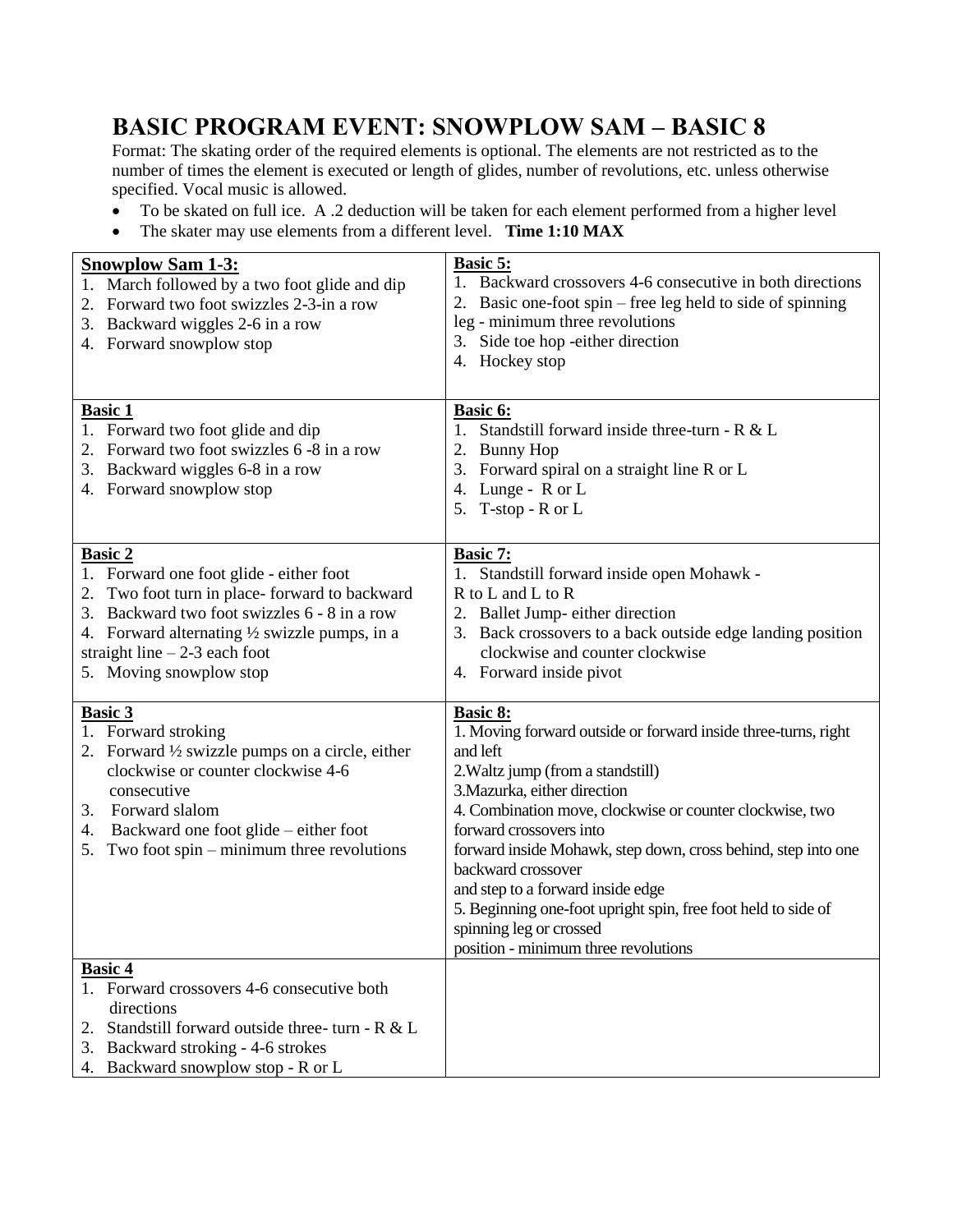# **FREE SKATE 1-6 COMPULSORY EVENT**

Format: In simple program form, using a limited number of connecting steps, the skating order of the required elements is optional

- To be skated on  $\frac{1}{2}$  ice
- No music is allowed
- The skater must demonstrate the required elements and may use any additional elements from previous levels
- $\overrightarrow{A}$ . 2 deduction will be taken <u>for each</u> element performed from a higher level
- $\bullet$  Time: 1:15 MAX

| 1.<br>2. | <b>Free skate 1 Compulsory</b><br>Advanced forward stroking - 4-6 consecutive<br>Backward outside three-turns R & L | 1.<br>2. | <b>Free skate 4 Compulsory</b><br>Forward power 3's, 2-3 consecutive sets-R or L<br>Sit spin-minimum three revolutions |
|----------|---------------------------------------------------------------------------------------------------------------------|----------|------------------------------------------------------------------------------------------------------------------------|
| 3.       | One-foot upright scratch spin from backward<br>crossovers-minimum three revolutions                                 | 3.<br>4. | Loop jump<br>Waltz jump/loop jump combination                                                                          |
| 4.       | Waltz jump from backward crossovers                                                                                 |          |                                                                                                                        |
| 5.       | Half flip jump                                                                                                      |          |                                                                                                                        |
|          |                                                                                                                     |          |                                                                                                                        |
|          | <b>Free skate 2 Compulsory</b>                                                                                      |          | <b>Free skate 5 Compulsory</b>                                                                                         |
| 1.       | Forward outside or inside spiral - R or L                                                                           | 1.       | Camel spin-minimum three revolutions                                                                                   |
| 2.       | Waltz Three's - R or L, 2-3 sets                                                                                    | 2.       | Forward upright spin to back upright spin-                                                                             |
| 3.       | Beginning back spin - entry optional -                                                                              |          | minimum three revolutions, each foot                                                                                   |
|          | minimum two revolutions                                                                                             | 3.       | Loop/loop jump combination                                                                                             |
| 4.       | Waltz jump, side toe hop, waltz jump                                                                                | 4.       | Flip jump                                                                                                              |
|          | sequence                                                                                                            |          |                                                                                                                        |
| 5.       | Toe loop jump                                                                                                       |          |                                                                                                                        |
|          |                                                                                                                     |          |                                                                                                                        |
|          | <b>Free skate 3 Compulsory</b>                                                                                      |          | <b>Free skate 6 Compulsory</b>                                                                                         |
| 1.       | Forward crossovers in a figure 8                                                                                    | 1.       | Five step Mohawk sequence - 1 set alternating pattern                                                                  |
| 2.       | Backward inside three-turns, R & L                                                                                  |          | (refer to Basic Skills Curriculum Free skate 6)                                                                        |
| 3.       | Back spin-minimum three revolutions                                                                                 | 2.       | Camel, sit spin combination - minimum of four                                                                          |
| 4.       | Salchow jump                                                                                                        |          | revolutions total                                                                                                      |
| 5.       | Waltz jump/toe loop or Salchow/toe loop                                                                             | 3.       | Split jump or stag jump                                                                                                |
|          | jump combination                                                                                                    | 4.       | Waltz jump, 1/2 loop, Salchow jump sequence                                                                            |
|          |                                                                                                                     | 5.       | Lutz jump                                                                                                              |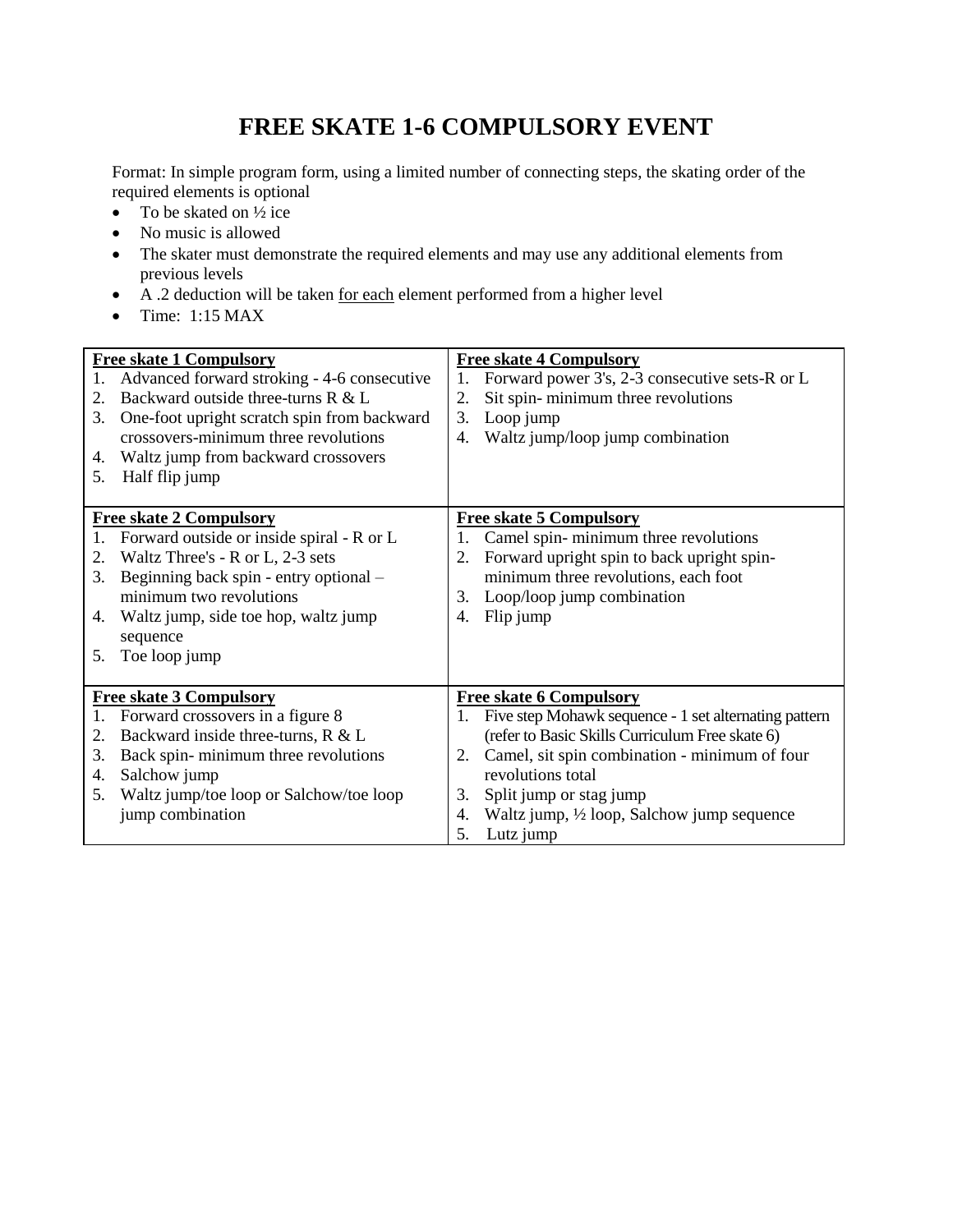# **FREE SKATE 1-6 PROGRAM EVENT**

Format: The skating order of the required elements is optional. The elements are not restricted as to the number of times element is executed, or length of glides, number of revolutions, etc. unless otherwise stated. Connecting moves and steps should be demonstrated throughout the program. Vocal music is allowed.

- To be skated on full ice.
- The skater must demonstrate the required elements and may use but is not required to use any additional elements from previous levels
- A .2 deduction will be taken for each element performed from a higher level
- $\bullet$  Time 1:40 MAX

| Free skate 1                               | Free skate 4                                           |
|--------------------------------------------|--------------------------------------------------------|
| 1. Advanced forward stroking 4-6 strokes   | 1. Forward power 3's, 2-3 consecutive sets R or L      |
| 2. One-foot upright scratch spin from back | 2. Sit spin-minimum three revolutions                  |
| crossovers- minimum three revolutions      | 3. Loop jump                                           |
| 3. Waltz jump from back crossovers         | 4. Waltz jump/loop jump combination                    |
| 4. Half flip jump                          |                                                        |
| Free skate 2                               | Free skate 5                                           |
| 1. Forward outside spiral R or L           | 1. Camel spin-minimum three revolutions                |
| 2. Beginning back spin-minimum two         | 2. Forward upright spin to back upright spin-minimum   |
| revolutions                                | three revolutions each foot                            |
| 3. Waltz jump, side to hop, waltz jump     | 3. Loop/loop jump combination                          |
| sequence                                   | 4. Flip jump                                           |
| 4. Toe loop jump                           |                                                        |
| Free skate 3                               | Free skate 6                                           |
| 1. Forward crossovers in a figure 8        | 1. Camel/sit spin combination-minimum four revolutions |
| 2. Back spin-minimum three revolutions     | total                                                  |
| 3. Salchow jump                            | 2. Split or stag jump                                  |
| 4. Waltz jump/toe loop or Salchow/toe loop | 3. Waltz jump/1/2 loop /Salchow jump sequence          |
| jump combination                           | 4. Lutz jump                                           |
|                                            |                                                        |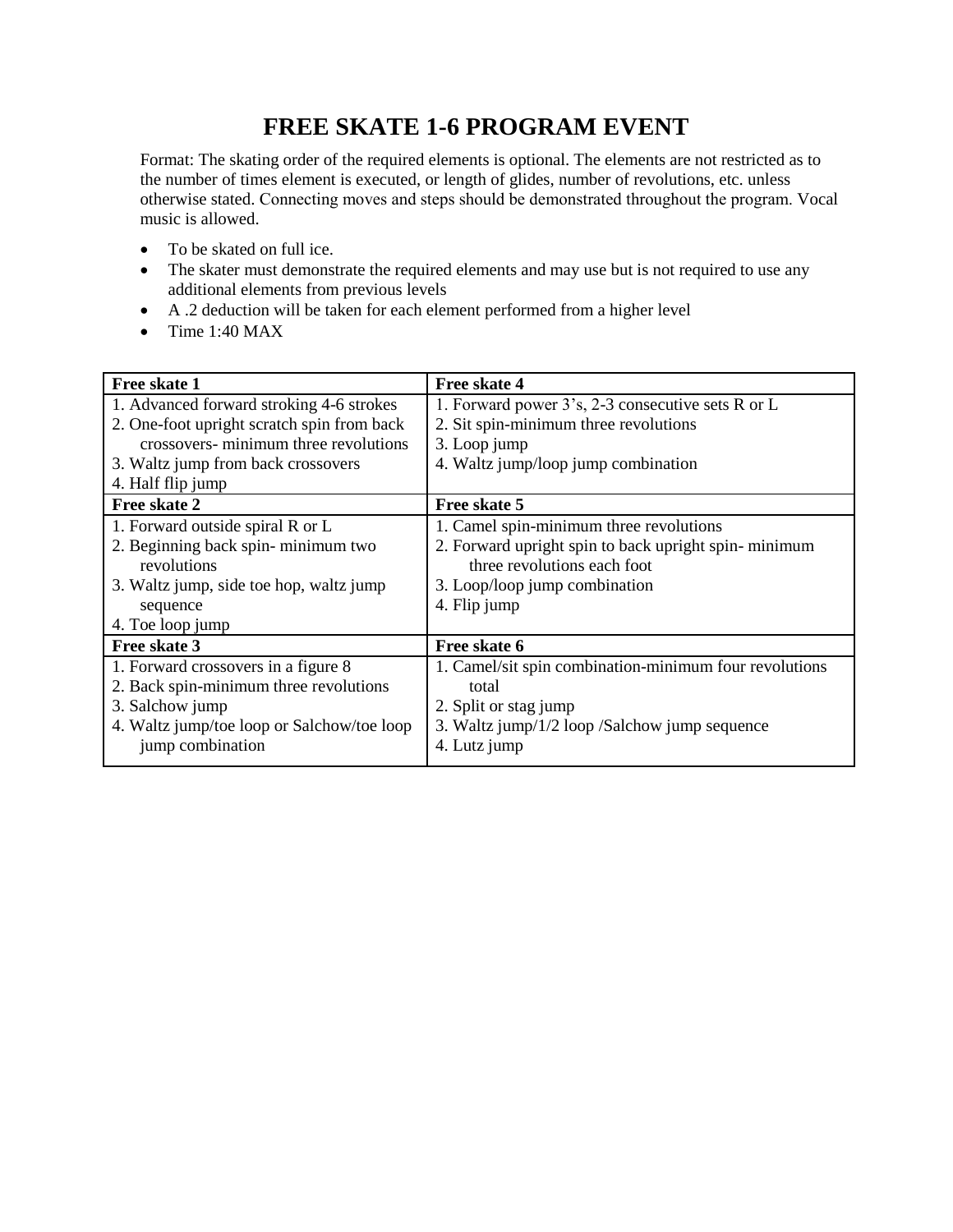# **INTRODUCTORY LEVELS COMPULSORY EVENT:**

Format: In simple program form, using a limited number of connecting steps, the skating order of the required elements is optional.

- To be skated on ½ ice.
- No music is allowed.
- The skater must demonstrate the required elements and may use any additional elements from previous levels.
- A 0.2 deduction will be taken for each element performed from a higher level.
- *Skaters may have the option to skate one level higher in compulsories than their free skate*  program.

| <b>Level</b>  | <b>Time</b> | <b>Skating rules / standards</b>                                           |
|---------------|-------------|----------------------------------------------------------------------------|
|               |             | Waltz jump                                                                 |
| Beginner      | 1:15        | $\frac{1}{2}$ jump of choice<br>$\bullet$                                  |
|               | max.        | Forward two-foot or one-foot spin - minimum three revolutions<br>$\bullet$ |
|               |             | (free leg position optional)                                               |
|               |             | Forward or backward spiral<br>$\bullet$                                    |
|               |             | Toe loop jump                                                              |
| High Beginner | 1:15        | Salchow jump                                                               |
|               | max.        | Forward scratch spin - minimum three revolutions<br>$\bullet$              |
|               |             | Forward or backward spiral                                                 |
|               |             | Loop jump                                                                  |
| No Test       | 1:15        | Jump combination to include a toe loop (may not use a loop or<br>$\bullet$ |
|               | max.        | Axel)                                                                      |
|               |             | Solo spin - sit or camel spin - minimum three revolutions<br>$\bullet$     |
|               |             | Spiral sequence, must include a forward and backward spiral.<br>$\bullet$  |
|               |             | Additional spirals and balance moves may be included.                      |

# **COMPULSORY MOVES**

General event parameters:

Elements skated on ½ ice, elements may be performed only once, music is not allowed

| $Pre-$<br>Preliminary | 1:15<br>max. | Toe Loop jump<br>Jump combination: single/single (no Axel)<br>٠<br>Sit spin or camel spin - minimum three revolutions<br>Spiral sequence with one forward spiral and one backward spiral (any edge) |
|-----------------------|--------------|-----------------------------------------------------------------------------------------------------------------------------------------------------------------------------------------------------|
| Preliminary           | 1:15<br>max. | Lutz jump<br>Jump combination: single/single (may include Axel)<br>٠<br>Back upright spin - minimum three revolutions<br>Forward inside spiral                                                      |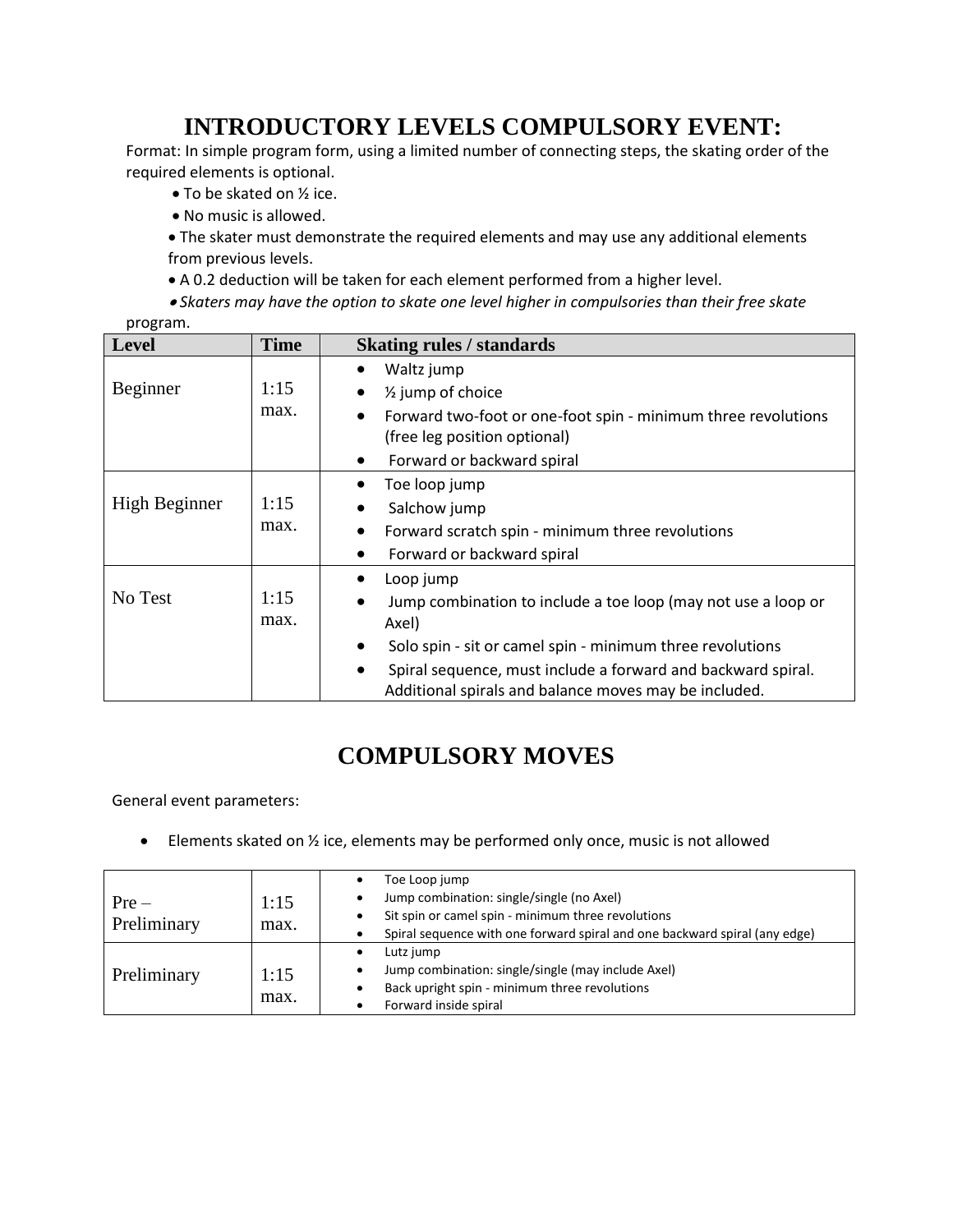## **EVENT: INTRODUCTORY LEVELS FREESKATE PROGRAM**

General event parameters:

- Skaters will skate to the music of their choice. Vocal music is permitted at all levels.
- Level will be determined by the highest free skate test passed. Skaters may compete at the highest level they have passed, or skate up to one level higher.
- Minimum number of spin revolutions are in parentheses following the spin description. Revolutions must be in position.

| <b>Level</b>                    | <b>Jumps</b>                                                                                                                                                                                                                                                                                                                                                                                                                                                                                                                                                                                                   | <b>Spins</b>                                                                                                                                                                                                                      | <b>Step Sequences</b>                                                                                                                                                                                                      | <b>Qualifications</b>                                                                                               |
|---------------------------------|----------------------------------------------------------------------------------------------------------------------------------------------------------------------------------------------------------------------------------------------------------------------------------------------------------------------------------------------------------------------------------------------------------------------------------------------------------------------------------------------------------------------------------------------------------------------------------------------------------------|-----------------------------------------------------------------------------------------------------------------------------------------------------------------------------------------------------------------------------------|----------------------------------------------------------------------------------------------------------------------------------------------------------------------------------------------------------------------------|---------------------------------------------------------------------------------------------------------------------|
| <b>Beginner</b><br>1:40 MAX     | Max 5 jump elements:<br>Jumps with not more than<br>one-half rotation (front to<br>back or back to front).<br>Max 2 jump sequences<br>$\bullet$<br>Max 2 of any same jump                                                                                                                                                                                                                                                                                                                                                                                                                                      | Max 2 spins:<br>Two upright spins, no<br>$\bullet$<br>change of foot, no flying<br>entry (Min 3 revolutions)                                                                                                                      | Connecting moves and<br>steps should be<br>demonstrated<br>throughout the<br>program                                                                                                                                       | Skaters may not have<br>passed tests higher than<br>U.S. Figure Skating<br>Basic Skills free skating<br>badge tests |
| <b>High Beginner</b><br>1:40MAX | Max 5 jump elements:<br>Jumps with not more than<br>one-half rotation (front to<br>back or back to front<br>including half-loop)<br>Single rotation jumps:<br>$\bullet$<br>Salchow and toe loop only.<br>Max 2 jump combinations or<br>$\bullet$<br>sequences<br>Max 2 of any same type<br>$\bullet$<br>jump.                                                                                                                                                                                                                                                                                                  | Max 2 spins:<br>Two upright spins, change<br>$\bullet$<br>of foot optional, no flying<br>entry (Min 3 revolutions)                                                                                                                | Connecting moves and<br>steps should be<br>demonstrated<br>throughout the<br>program                                                                                                                                       | Skaters may not have<br>passed tests higher than<br>U.S. Figure Skating<br>Basic Skills free skating<br>badge tests |
| No-Test<br>1:40MAX              | Max. 5 jump elements:<br>Single jumps, with the<br>$\bullet$<br>exception of the single Axel,<br>are allowed<br>No single Axels, double<br>$\bullet$<br>jumps or triple jumps<br>Maximum of 2 jump<br>$\bullet$<br>combinations or sequences<br>Jump combinations limited to<br>$\bullet$<br>2 jumps except that one 3-<br>jump combination with a<br>maximum of 3 single jumps is<br>permitted<br>Jump sequences limited to a<br>$\bullet$<br>maximum of 3 single jumps<br>Half-loop is considered a<br>$\bullet$<br>listed jump with the value of<br>a single loop when used in a<br>sequence or combination | Max. 2 spins:<br>Spins may change feet<br>$\bullet$<br>and/or position<br>Spins may start with a fly<br>$\bullet$<br>Minimum 3 revs. Spins<br>$\bullet$<br>must be of a different<br>character (For definition<br>see rule 4103E) | Step sequence*<br>• Must use one half the<br>ice surface<br>• Moves in the field<br>and spiral sequences<br>are permitted but will<br>not be counted as<br>elements.<br>• Jumps may be<br>included in the step<br>sequence |                                                                                                                     |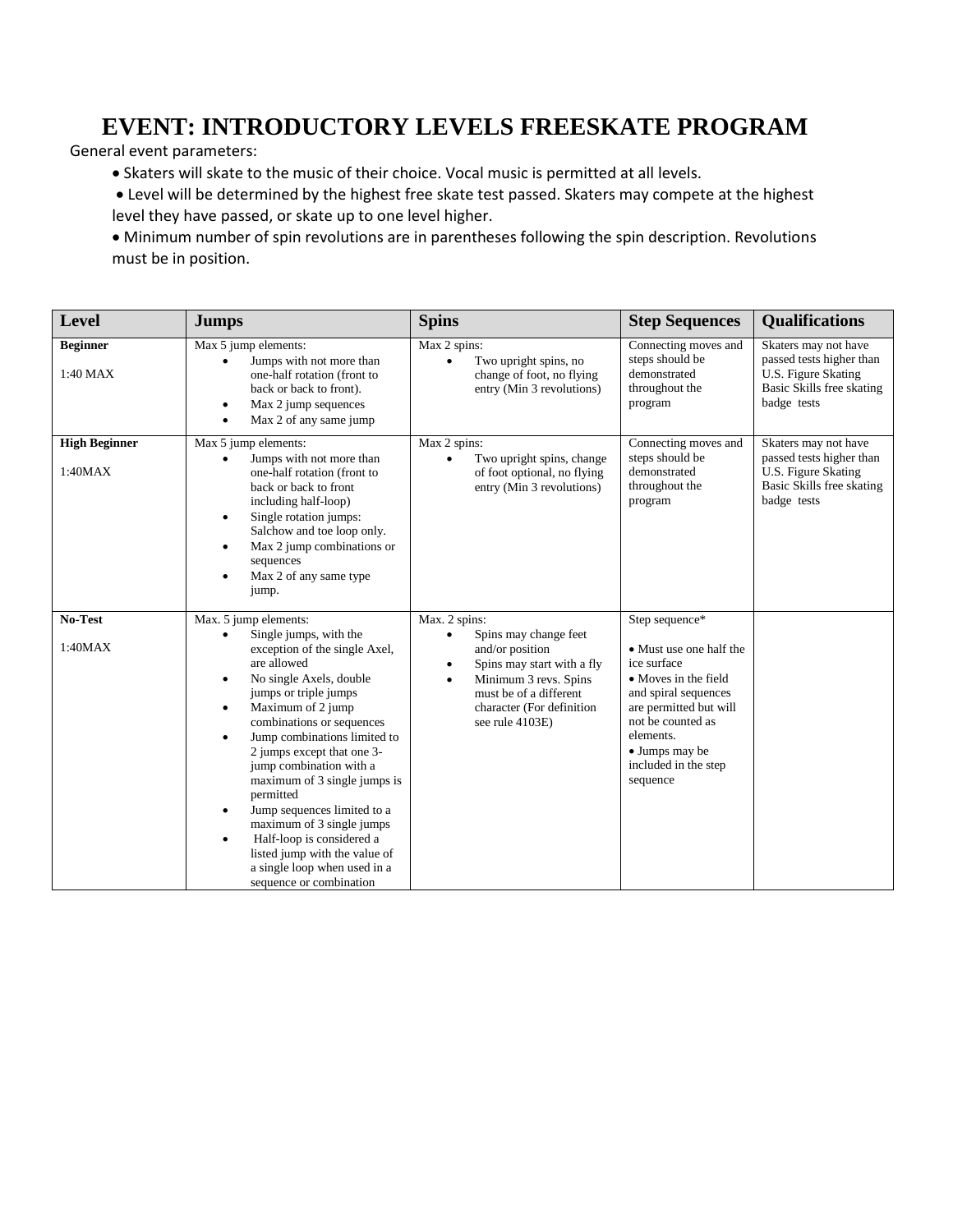## **TEST TRACK FREESKATE**

General event parameters:

- Skaters may not enter both a Well Balanced Free Skate event and a Test Track Free Skate event at the same nonqualifying competition.
- Skaters will skate to the music of their choice. Vocal music is permitted at all levels.
- Level will be determined by the highest free skate test passed. Skaters may compete at the highest level they have passed, or "skate up" to one level higher.
- Minimum number of spin revolutions are in ( ) following the spin description. Revolutions must be in position.
- The following deductions will be taken:
- 0.1 from each mark for each technical element included that is not permitted in the event description.
- 0.2 from the technical mark for each extra element included.
- 0.1 from the technical mark for any spin that is less than the required minimum revolutions

| <b>Level</b>                      | <b>Jumps</b>                                                                                                                                                                                                                                                                                                                                        | <b>Spins</b>                                                                                                                                                                                                                                                          | <b>Step Sequences</b>                                                                | <b>Qualifications</b>                                                                                                                                                                     |
|-----------------------------------|-----------------------------------------------------------------------------------------------------------------------------------------------------------------------------------------------------------------------------------------------------------------------------------------------------------------------------------------------------|-----------------------------------------------------------------------------------------------------------------------------------------------------------------------------------------------------------------------------------------------------------------------|--------------------------------------------------------------------------------------|-------------------------------------------------------------------------------------------------------------------------------------------------------------------------------------------|
| <b>Pre-Preliminary</b><br>1:40MAX | Max 5 jump elements:<br>Jumps with not more than<br>one-half rotation (front to<br>back or back to front<br><i>including half-loop</i> )<br>Single rotation jumps:<br>$\bullet$<br>Salchow, toe-loop and loop<br>only.<br>Max. 2 jump combinations or<br>٠<br>sequences (using above<br>jumps only)<br>Max. 2 of any same type<br>$\bullet$<br>jump | Max of 2 spins:<br>Two spins of a different<br>nature, one position only.<br>No change of foot, no<br>flying entry. (Min 3<br>revolutions)                                                                                                                            | Connecting moves and<br>steps should be<br>demonstrated<br>throughout the<br>program | Skaters may not have<br>passed tests higher than<br>U.S. Figure Skating pre-<br>preliminary free skate<br>test                                                                            |
| Preliminary<br>$1:40$ MAX         | Max 5 jump elements:<br>Jumps with not more than one<br>rotation (no Axels).<br>Max. 2 jump combinations or<br>$\bullet$<br>sequences<br>Max. 2 of any same type<br>$\bullet$<br>jump                                                                                                                                                               | Max of 2 spins:<br>One spin in one position;<br>no change of foot, no<br>flying entry. (Min 3)<br>revolutions)<br>One spin consisting of a<br>$\bullet$<br>front scratch to back<br>scratch; exit on spinning<br>foot not mandatory. (Min 3)<br>revolutions per foot) | Connecting moves and<br>steps should be<br>demonstrated<br>throughout the<br>program | Skaters must have<br>passed at least the U.S.<br>Figure Skating pre-<br>preliminary free skate<br>test but may not have<br>passed tests higher than<br>the preliminary free<br>skate test |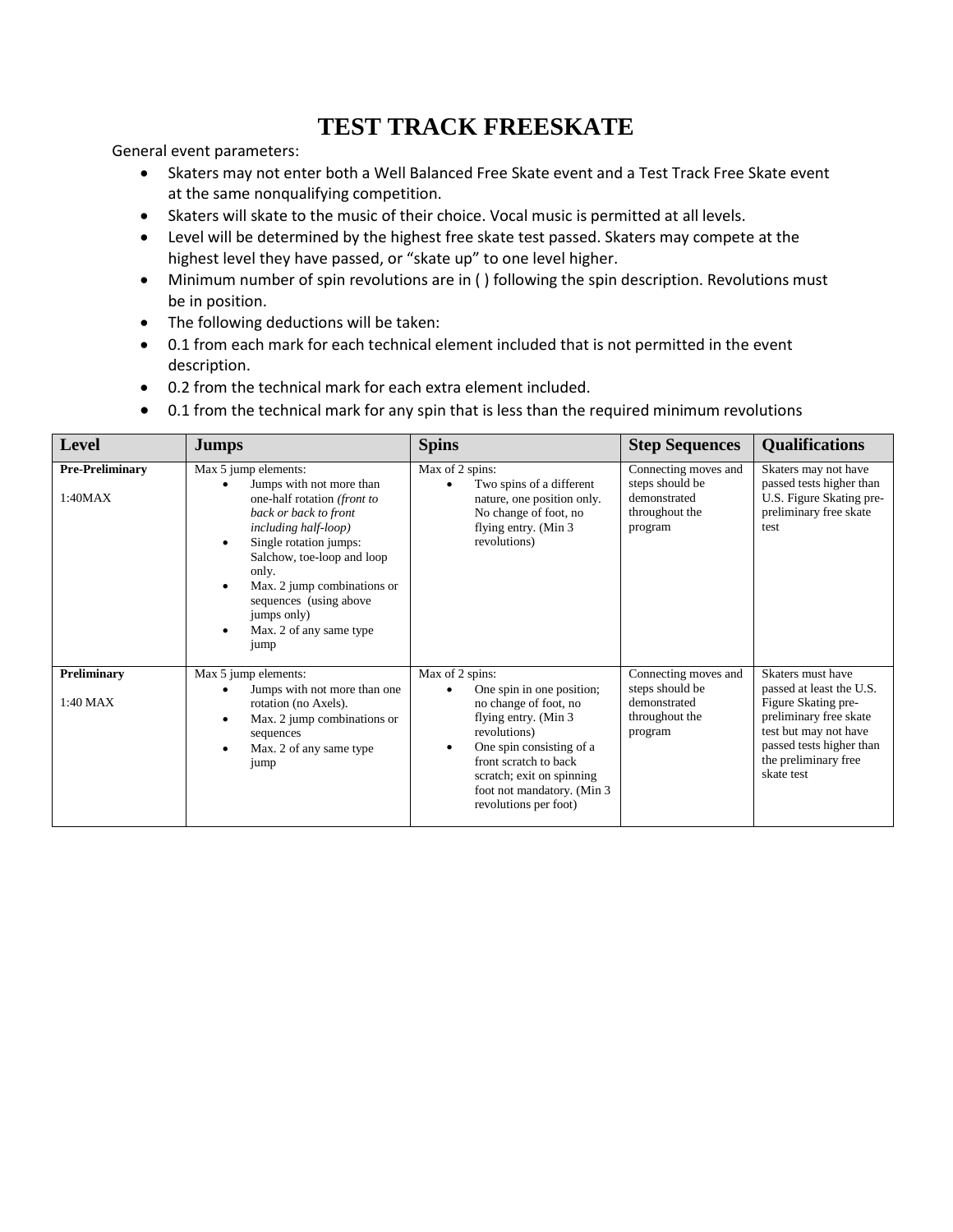## **WELL BALANCED PROGRAM FREESKATE**

General event parameters:

- Skaters may not enter both a Well Balanced Free Skate event and a Test Track Free Skate event at the same nonqualifying competition.
- Skaters will skate to the music of their choice. Vocal music is permitted for pre-preliminary intermediate.

 Level will be determined by the highest free skate test passed. Skaters may compete at the highest level they have passed, or skate up to one level higher.

| Level               | <b>Time</b>                                   | <b>Jumps</b>                                                                                                                                                                                                                                                                                                                                                                                                                                                                                                                                                                                                                                                                                                                                                                                                                                                                                                                                                                                                                                                                                                                        | <b>Spins</b>                                                                                                                                                                                                                                  | <b>Step Sequences</b>                                                                                                                                                                                                   |
|---------------------|-----------------------------------------------|-------------------------------------------------------------------------------------------------------------------------------------------------------------------------------------------------------------------------------------------------------------------------------------------------------------------------------------------------------------------------------------------------------------------------------------------------------------------------------------------------------------------------------------------------------------------------------------------------------------------------------------------------------------------------------------------------------------------------------------------------------------------------------------------------------------------------------------------------------------------------------------------------------------------------------------------------------------------------------------------------------------------------------------------------------------------------------------------------------------------------------------|-----------------------------------------------------------------------------------------------------------------------------------------------------------------------------------------------------------------------------------------------|-------------------------------------------------------------------------------------------------------------------------------------------------------------------------------------------------------------------------|
| Pre-<br>Preliminary | $1:40$ max<br><b>Vocal Music</b><br>Permitted | Maximum of 5 jump elements:<br>· All single jumps, including single Axel, allowed<br>. No double, triple or quadruple jumps allowed<br>• Axel may be repeated once as a solo jump, as part of a<br>jump combination or jump sequence. (maximum of 2 single<br>Axels)<br>. Number of single jumps is not limited provided the<br>maximum number of jump elements allowed is not<br>exceeded<br>• Max. 2 jump combinations or sequences<br>• Jump combinations are limited to 2 jumps except that one<br>3-jump combination with a maximum of 3 jumps is<br>permitted.<br>• Jump sequences limited to a maximum of 3 single jumps<br>• 1/2 loop is considered a listed jump with the value of a<br>single loop when used in a sequence or combination                                                                                                                                                                                                                                                                                                                                                                                 | Maximum of 2 spins:<br>Spins may change feet and/or<br>position.<br>Spins may start with a fly.<br>$\bullet$<br>Minimum of 3 revolutions<br>These spins must be of a<br>different character (For<br>definition see Rule 4103 (E)              | One step sequenced<br>that must use 1/2 of<br>the ice surface.<br>Moves in the field<br>and spiral sequences<br>are permitted, but<br>will not count as<br>elements<br>Jumps may be<br>included in the step<br>sequence |
| Preliminary         | $1:40$ max<br><b>Vocal Music</b><br>Permitted | Maximum of 5 jump elements:<br>One must be an Axel or Waltz-jump type jump<br>All single jumps, including single Axel, allowed.<br>$\bullet$<br>Only 2 different jumps may be attempted<br>(limited to double Salchow, double toe loop and<br>double loop)<br>Double flip, double Lutz, double Axel, triple or<br>$\bullet$<br>quadruple jumps are not allowed<br>An Axel plus up to two different, allowable<br>$\bullet$<br>double jumps may be repeated once (but not<br>more) as solo jumps or part of jump<br>combinations or jump sequences<br>Number of single jumps is not limited provided<br>$\bullet$<br>the maximum number of jump elements allowed<br>is not exceeded<br>Maximum 2 jump combinations or sequences<br>$\bullet$<br>Jump combinations are limited to 2 jumps except<br>$\bullet$<br>that one 3-jump combination with a maximum of<br>2 double jumps and 1 single jump is permitted.<br>Jump sequences limited to a maximum of 3<br>$\bullet$<br>single or double jumps<br>1/2 loop is considered a listed jump with the value<br>$\bullet$<br>of a single loop when used in a sequence or<br>combination | Maximum of 2 spins:<br>Spins may change feet and/or<br>$\bullet$<br>position.<br>Spins may start with a fly.<br>$\bullet$<br>Minimum of 3 revolutions<br>These spins must be of a<br>different character (For<br>definition see Rule 4103 (E) | One step sequenced<br>that must use 1/2 of<br>the ice surface.<br>Moves in the field<br>and spiral sequences<br>are permitted, but<br>will not count as<br>elements<br>Jumps may be<br>included in the step<br>sequence |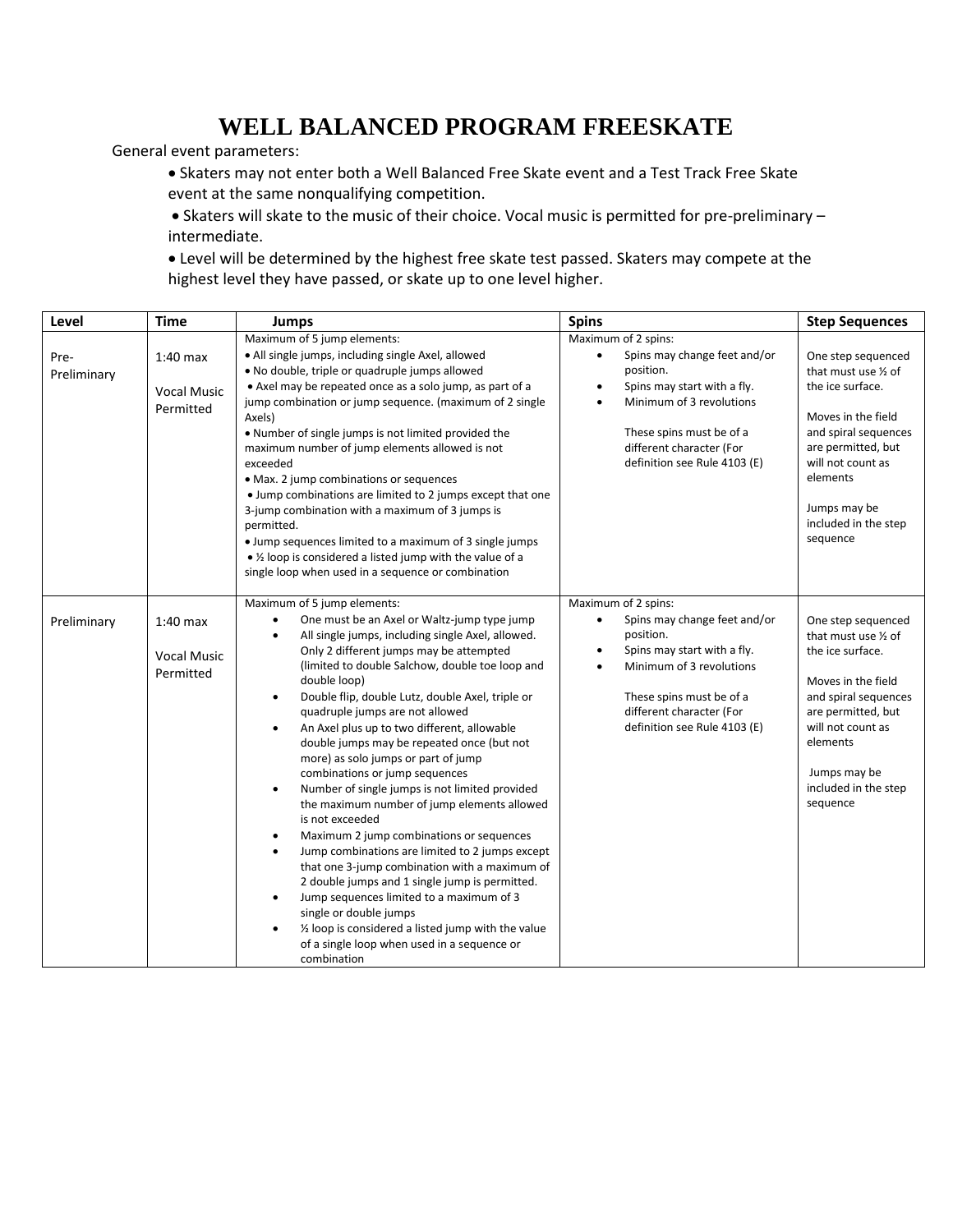# **Spins Challenge Event**

General event parameters:

 Spins may be skated in any order. Connecting steps are allowed, but will not be taken into consideration in scoring. Spins may not be repeated. Only required elements may be included.

- All events are skated on ½ ice.
- Minimum number of revolutions are noted in parentheses.

| Level                | <b>Time</b> | <b>Skating Rules/Standards</b>                         |
|----------------------|-------------|--------------------------------------------------------|
| Beginner             | 1:30 MAX    | Upright one foot spin (3)<br>Upright two foot spin (3) |
|                      |             | Sit spin (3)                                           |
| <b>High Beginner</b> | 1:30 MAX    | Upright one foot spin (3)                              |
|                      |             | Upright two foot spin (3)                              |
|                      |             | Sit spin (3)<br>٠                                      |
| No Test              | $1:30$ MAX  | Upright one foot spin (3)<br>٠                         |
|                      |             | Upright two foot spin (3)                              |
|                      |             | Sit spin (3)                                           |
| Pre-Preliminary      | 1:30 MAX    | Upright one foot spin (3)                              |
|                      |             | Upright back -scratch spin (3)                         |
|                      |             | Sit spin $(3)$                                         |
| Preliminary          | 1:30 MAX    | Forward scratch to back scratch spin (3)               |
|                      |             | Combination spin with no change of foot (4)            |
|                      |             | Sit spin (3)                                           |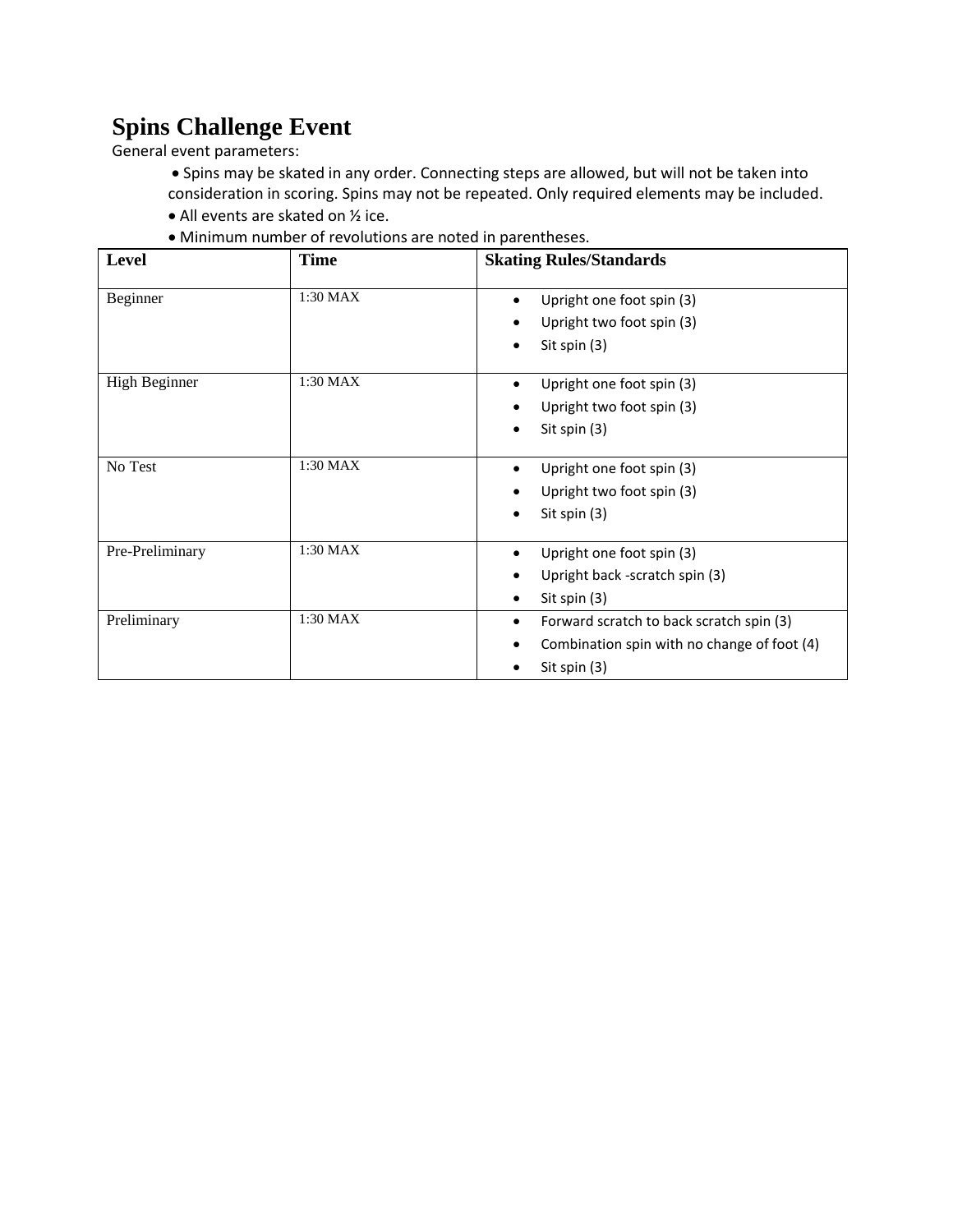# **Jumps Challenge Event**

General event parameters:

- Each jump may be attempted twice; the best attempt will be counted.
- $\bullet$  To be skated on  $\frac{1}{2}$  ice

| Level           | <b>Time</b> | <b>Skating Rules/Standards</b>                                                                                                         |
|-----------------|-------------|----------------------------------------------------------------------------------------------------------------------------------------|
| Beginner        | 1:15 MAX    | Waltz jump (from backward crossovers)<br>1.<br>1/2 flip or 1/2 Lutz<br>2.<br>Single Salchow<br>3.                                      |
| High Beginner   | $1:15$ MAX  | Waltz jump (from backward crossovers)<br>1.<br>Single Salchow<br>2.<br>Jump Combination-Waltz jump-toe loop<br>3.                      |
| No Test         | $1:15$ MAX  | Single toe loop<br>1.<br>Single loop<br>2.<br>Jump combination $-$ Any two $\frac{1}{2}$ or single revolution<br>3.<br>jumps (no Axel) |
| Pre-Preliminary | $1:15$ MAX  | Single toe loop<br>1.<br>Single flip<br>2.<br>3. Jump combination - Any two 1/2 or single<br>3.<br>revolution jumps (no Axel)          |
| Preliminary     | 1:15 MAX    | Single flip<br>1.<br>Single Lutz<br>2.<br>Jump combination - Any single jump + single loop<br>3.<br>(may be Axel)                      |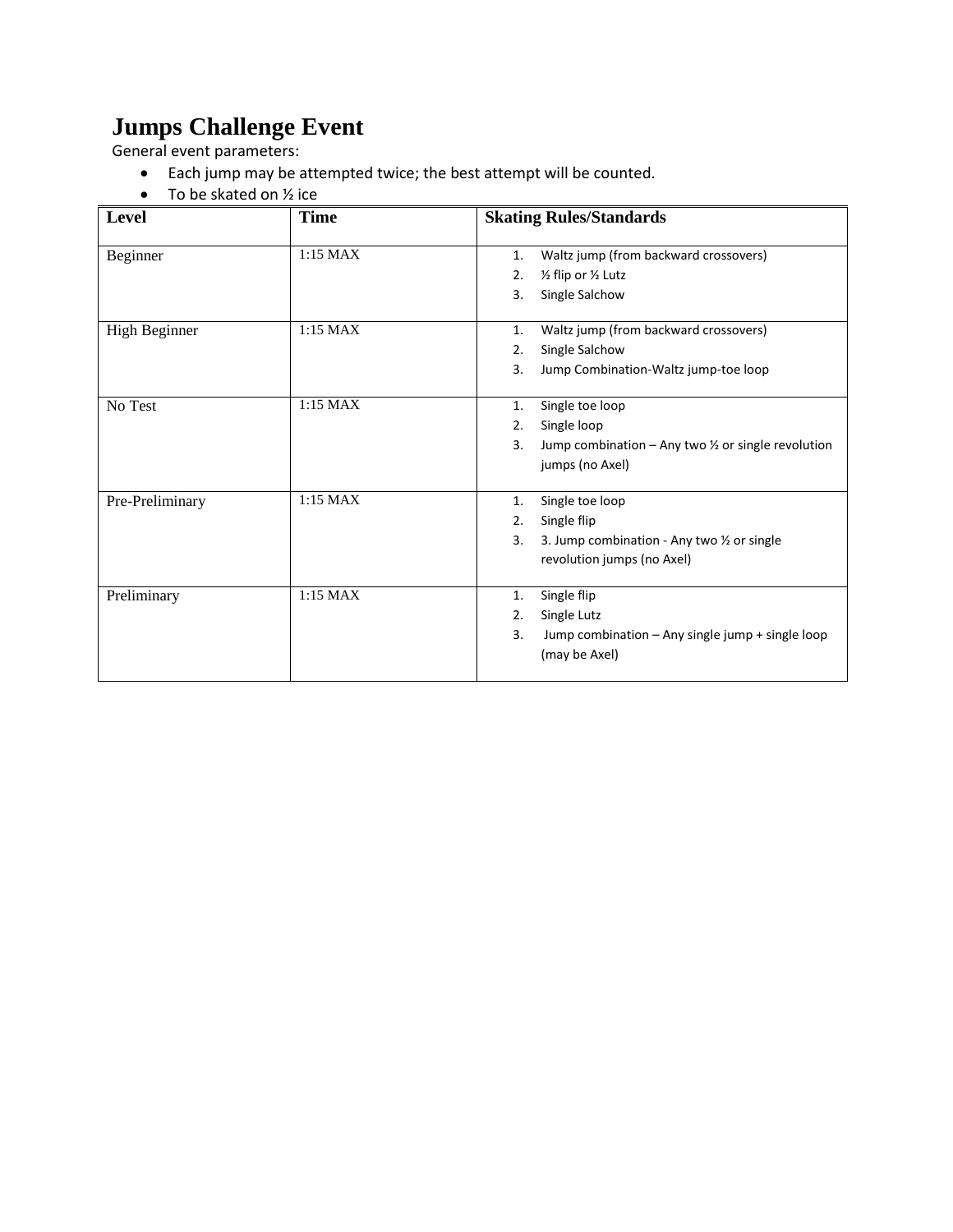# **ADULT PROGRAM EVENT**

Program Event Adult 1-6 Free Skate, Pre-Bronze and Bronze: The skating order of the required elements is optional. The elements are not restricted to the number of times element is executed, or length of glides, number of revolutions, etc. unless otherwise stated. Connecting moves and steps should be demonstrated throughout the program.

- Vocal music is allowed.
- The skater must demonstrate the required elements and may use, but is not required to use, any additional elements from previous levels.
- A 0.2 deduction will be taken for each element performed from a higher level.
- Time  $1:30+/10$  sec unless otherwise noted

| Adult 1                                                                                                                                                                                                                                                                                                                                                                                                   | Adult 4                                                                                                                                                                                                                                                                                                                                                                       |
|-----------------------------------------------------------------------------------------------------------------------------------------------------------------------------------------------------------------------------------------------------------------------------------------------------------------------------------------------------------------------------------------------------------|-------------------------------------------------------------------------------------------------------------------------------------------------------------------------------------------------------------------------------------------------------------------------------------------------------------------------------------------------------------------------------|
| Falling and Recovery<br>$\bullet$<br><b>Forward Marching</b><br>$\bullet$<br>Forward two-foot glide<br>$\bullet$<br>Forward swizzle<br><b>Moving Snowplow Stops</b>                                                                                                                                                                                                                                       | Basic forward outside and forward inside<br>$\bullet$<br>consecutive edges<br>Backward edges on a circle, (outside and inside,<br>$\bullet$<br>clockwise and counterclockwise)<br>Backward crossovers, (clockwise and<br>$\bullet$<br>counterclockwise, 5 consecutive)<br>Forward outside 3-turns, right and left<br>$\bullet$<br>Forward outside swing rolls to a count of 6 |
| Adult 2                                                                                                                                                                                                                                                                                                                                                                                                   | Adult 5                                                                                                                                                                                                                                                                                                                                                                       |
| Forward stroking showing correct use of the<br>$\bullet$<br>blade<br>Forward 1/2 swizzle pumps on a circle,<br>$\bullet$<br>(clockwise and counterclockwise) 4-6 in a row<br>Forward one-foot glides<br>$\bullet$<br>Slalom<br>Backward swizzles, (4-6 in a row, clockwise and<br>counterclockwise)                                                                                                       | Forward and backward crossovers in a figure 8<br>$\bullet$<br>pattern<br>Forward outside to inside change of edge on a line<br>$\bullet$<br>T-stop, right or left<br>$\bullet$<br>Forward inside 3-turns, right and left<br>$\bullet$<br>Beginning one-foot spin<br>$\bullet$                                                                                                 |
| Adult 3                                                                                                                                                                                                                                                                                                                                                                                                   | Adult 6                                                                                                                                                                                                                                                                                                                                                                       |
| Forward outside and inside edges on a circle<br>$\bullet$<br>(clockwise and counterclockwise)<br>Forward crossovers (clockwise and<br>$\bullet$<br>counterclockwise)<br>Backward 1/2 swizzle pumps on a circle (4-6 in a<br>$\bullet$<br>row consecutive, clockwise and<br>counterclockwise)<br>Moving forward to backward and backward to<br>$\bullet$<br>forward two-foot turn<br>Beginning 2-foot spin | Forward perimeter stroking with crossover end<br>patterns<br>Backward crossovers to a backward outside edge<br>$\bullet$<br>glide (landing position)<br>Lunge<br>Spiral<br>Footwork sequence: (3-5 forward crossovers to an<br>inside Mohawk, 3-5 backward crossovers, step<br>forward inside the circle and repeat)                                                          |
| <b>Adult Pre-Bronze:</b>                                                                                                                                                                                                                                                                                                                                                                                  | Adult Bronze:                                                                                                                                                                                                                                                                                                                                                                 |
| Must have passed no higher than adult pre-bronze free<br>skate test or pre-preliminary free skate test.                                                                                                                                                                                                                                                                                                   | Must have passed no higher than adult bronze free skate test<br>or the preliminary free skate test.                                                                                                                                                                                                                                                                           |
| Time: 1:40 maximum Refer to the current U.S.<br>Figure Skating Rulebook #4600 for specific<br>requirements.                                                                                                                                                                                                                                                                                               | Time: 1:50 maximum Refer to the current U.S. Figure Skating<br>Rulebook #4590 for specific requirements.                                                                                                                                                                                                                                                                      |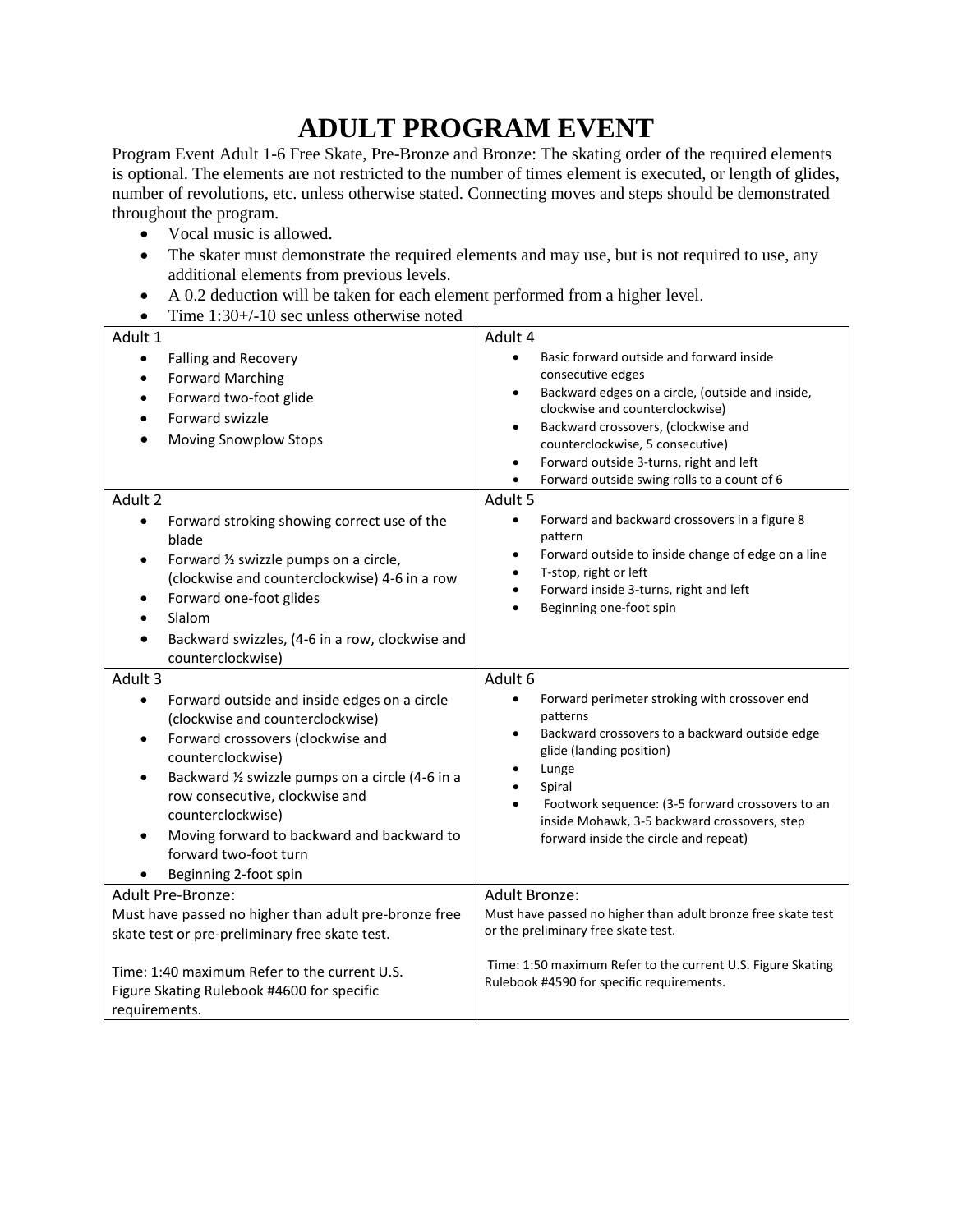# SHOWCASE EVENTS:

Showcase events are open to skaters in Basic, Free Skate, Limited Beginner through Preliminary and Adult Bronze. Groups will be divided by number of entries and ages if possible. Skaters must enter at the same level as their free skate event or highest test level of skater's in the group ensemble or production number. If a free skate event is not being entered, skaters must enter at their current test level or one level higher. Vocal music is permitted.

Show costumes are permitted, as long as they do not touch or drag on the ice. Props and scenery must be placed and removed by unaided singles and duet competitors within one minute and by unaided ensemble contestants within two minutes for setup and two minutes for removal. A 0.2 deduction will be assessed by the referee against each judge's mark for each five seconds in excess of the time allowed for the performance, for handling props and scenery and for scenery assistance.

Performances will be judged from an entertainment standpoint, for theatrical qualities. Technical skating skills and difficulty will not be rewarded as such; however, skating must be the major element of the performance and be of sufficient quality to support the selected theatrical elements. Unintended falls, poorly executed skating elements and obvious losses of control will reduce contestant's marks. Jump difficulty is not rewarded in showcase; therefore jumps, if choreographed, should be performed with style, flow and confidence. Theatrical elements evaluated will include energy, poise, acting, pantomime, eye contact, choreography, form/extension and the use of props and ice.

6.0 Judging will be used. Deductions will be made for skaters including technical elements not permitted in the event description.

| <b>LEVEL</b>       | <b>ELEMENTS</b>                | <b>QUALIFICATIONS</b>                 | <b>PROGRAM LENGTH</b> |
|--------------------|--------------------------------|---------------------------------------|-----------------------|
| Basic 1-8          | Elements only from Basic 1-8   | May not have passed any higher        | Time: 1:00 max.       |
|                    | curriculum                     | than Basic 8 level                    |                       |
| Free skate 1-6/    | 3 jump maximum. 1/2 rotation   | May not have passed any official      | Time: 1:30 max.       |
| Beginner/High      | jumps only, plus the           | U.S. Figure Skating free skate tests. |                       |
| Beginner/ Adult 1- | following full rotation jumps: |                                       |                       |
|                    | Salchow and toe loop.          |                                       |                       |
| No Test/Pre-       | 3 jump maximum. No Axels       | Must have passed no higher than       | Time: 1:30 max.       |
| Preliminary/ Adult | or double jumps permitted.     | U.S. Figure Skating Pre-Preliminary   |                       |
| Pre-Bronze         |                                | or Adult pre-Bronze free skate test.  |                       |
| Preliminary/ Adult | 3 jump maximum. Axels are      | Must have passed no higher than       | Time: 1:40 max.       |
| <b>Bronze</b>      | permitted, but no double       | U.S. Figure Skating Preliminary free  |                       |
|                    | jumps allowed.                 | skate or Adult Bronze test.           |                       |

\* For specific guidelines regarding the conduct of Showcase competitions, refer to the Non-qualifying Showcase Guidelines posted on www.usfigureskating.org.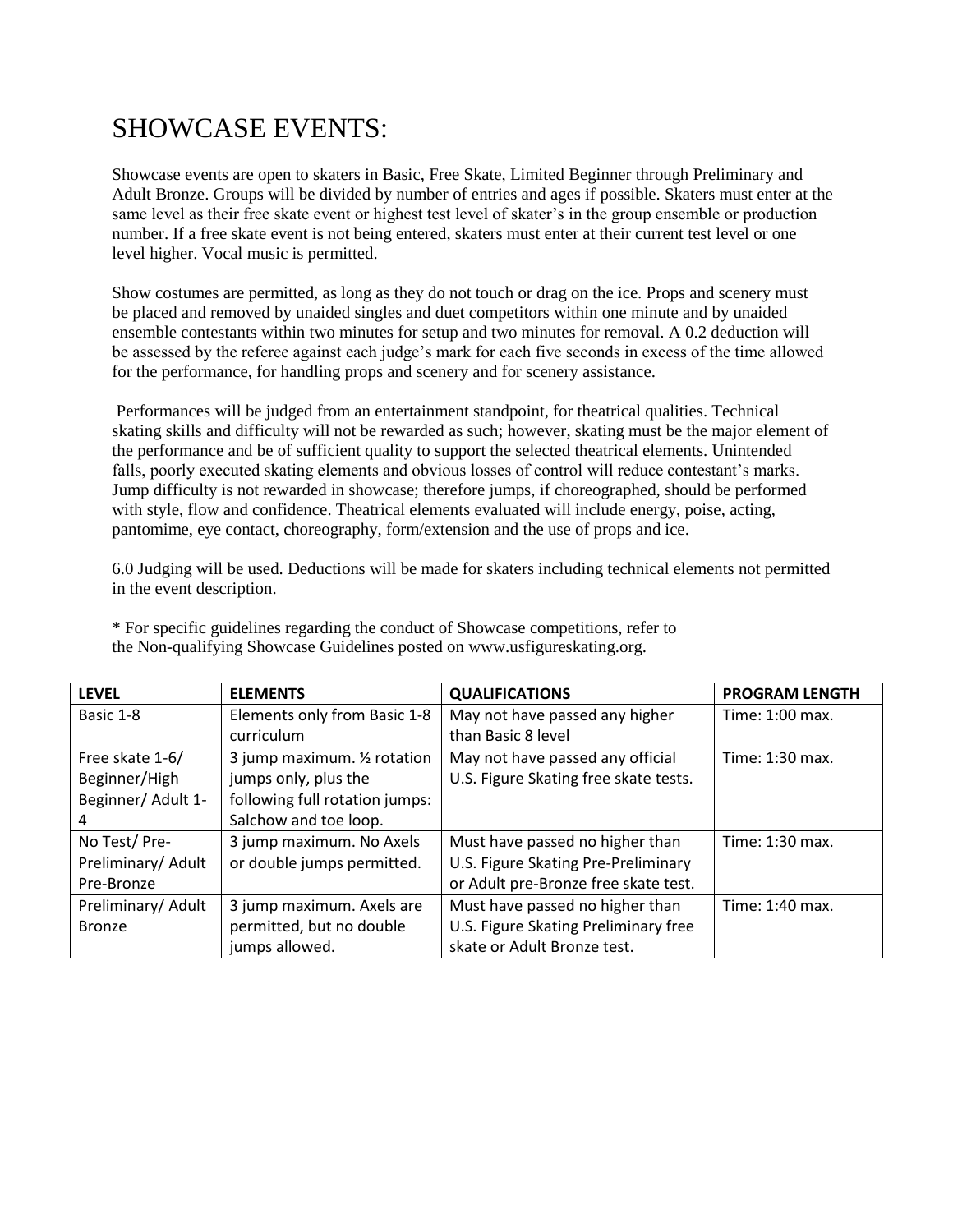### **Please check the event(s) you are entering (please return pages 10-12 and 13 if applicable):**

|          | Freeskate 3: |
|----------|--------------|
| Basic 2: | Freeskate 4: |
|          | Freeskate 5: |
| Basic 4: | Freeskate 6: |
| Basic 5: |              |
| Basic 6: |              |
| Basic 7: |              |
| Basic 8: |              |

Snowplow Sam : \_\_\_\_\_\_\_ Freeskate 1:\_\_\_\_\_\_\_\_\_\_\_

| Basic 1:                                                                                                                         | Freeskate 3: |
|----------------------------------------------------------------------------------------------------------------------------------|--------------|
| Basic 2: Samuel Communications                                                                                                   | Freeskate 4: |
| Basic 3:                                                                                                                         | Freeskate 5: |
| Basic 4:                                                                                                                         | Freeskate 6: |
| Basic 5:                                                                                                                         |              |
| Basic 6:<br><u> 1980 - Jan Barbarat, prima prima prima prima prima prima prima prima prima prima prima prima prima prima pri</u> |              |
| Basic 7:                                                                                                                         |              |
| Basic 8:                                                                                                                         |              |

## **Introductory Compulsory Moves: Introductory Levels Freeskate:**

| Beginner       | <b>Beginner</b> |
|----------------|-----------------|
| High Beginner: | High Beginner:  |
| No-Test:       | No-Test:        |

Pre-Prelim:\_\_\_\_\_\_\_\_\_\_\_\_\_\_\_\_\_\_\_\_\_ Pre-Prelim:\_\_\_\_\_\_\_\_\_\_\_\_\_\_\_\_\_\_\_\_\_ Preliminary:

## **Well Balanced Freeskate Showcase Events**

## **Basic Elements Event: Freeskate Compulsory Event**

| Snowplow Sam: | Freeskate 1: |
|---------------|--------------|
|               | Freeskate 2: |
| Basic 1:      | Freeskate 3: |
| Basic 2:      | Freeskate 4: |
| Basic 3:      | Freeskate 5: |
| Basic 4:      | Freeskate 6: |

## **Basic Program Event: Freeskate Program Event:**

| Snowplow Sam : _______ | Freeskate 1: |
|------------------------|--------------|
|                        | Freeskate 2: |
| Basic 1:               | Freeskate 3: |
| Basic 2:               | Freeskate 4: |
| Basic 3:               | Freeskate 5: |
| Basic 4:               | Freeskate 6: |

| Beginner       |  |
|----------------|--|
| High Beginner: |  |
| No-Test:       |  |

## **Compulsory Moves: Test-Track Freeskate**

| Pre-Prelim:  |  |
|--------------|--|
| Preliminary: |  |

| Pre-Prelim:    | Basic $1-8$ :                          |
|----------------|----------------------------------------|
| Preliminary: _ | FS1-6/Beginner/High Beginner/Adult1-4: |
|                | No-Test/Pre-Prelim/Adult Pre-Bronze:   |
|                | Preliminary/Adult Bronze:              |

## **\*\*NEW this year\*\*Adult Program Event:**

| Adult1-6 (please specify what level) |
|--------------------------------------|
| <b>Adult Pre-Bronze</b>              |
| <b>Adult Bronze</b>                  |

## **Spin Challenge:**

| Beginner <sub>_____</sub> , High Beginner_ |  | No-Test | Pre-Preliminary Preliminary |  |
|--------------------------------------------|--|---------|-----------------------------|--|
|--------------------------------------------|--|---------|-----------------------------|--|

## **Jump Challenge:**

Beginner\_\_\_\_, High Beginner\_\_\_\_, No-Test\_\_\_\_, Pre-Preliminary\_\_\_, Preliminary\_\_\_\_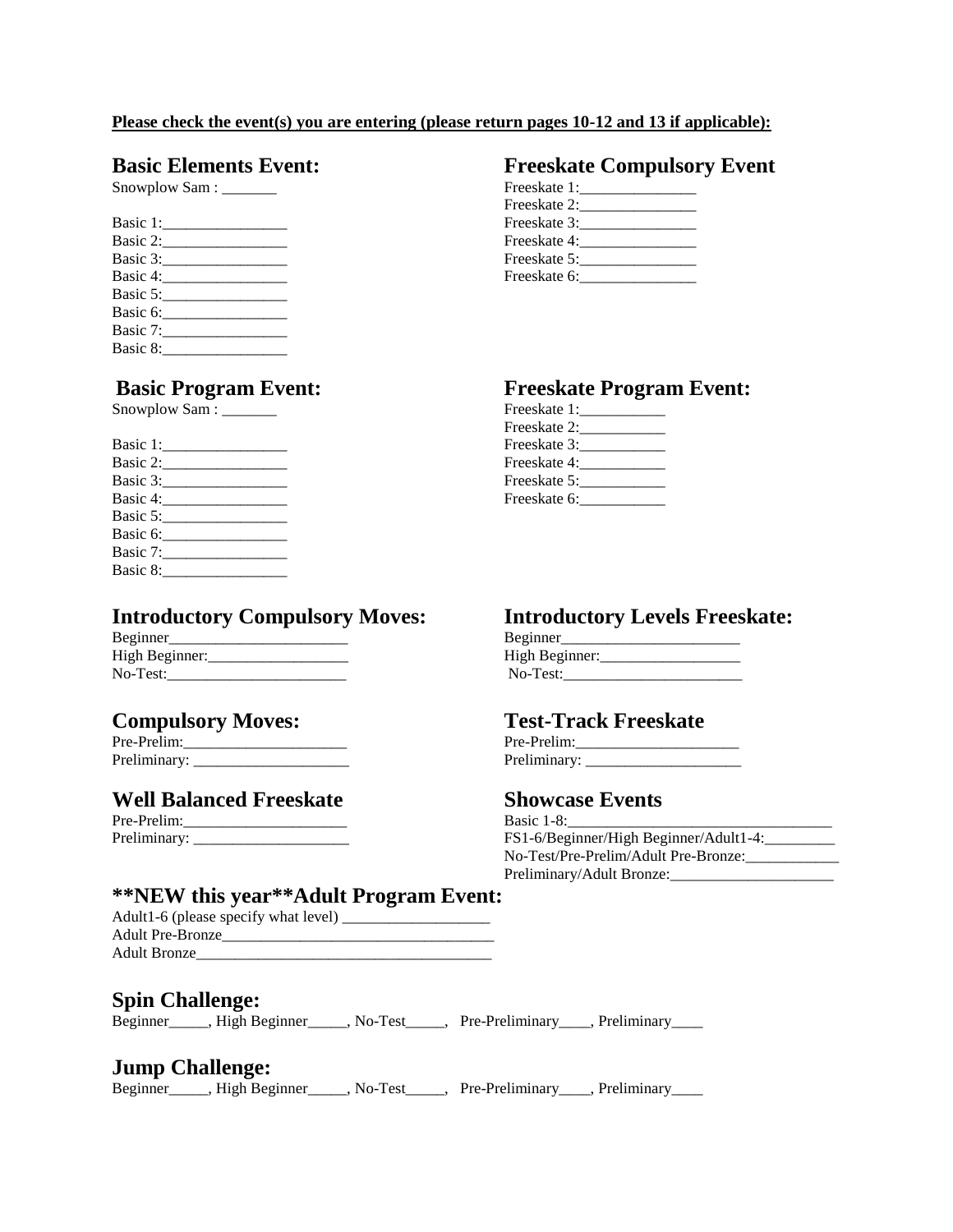## **APPLICATION (cont.):**

|                                | Please specify your program affiliation: |  |
|--------------------------------|------------------------------------------|--|
| USFS#_________________________ |                                          |  |
|                                |                                          |  |
|                                |                                          |  |
|                                |                                          |  |

## **THE ENTRY FEE IS \$35 for the first event and \$15 FOR EACH ADDITIONAL EVENT**

| First Event:  | \$35.00 |
|---------------|---------|
| Add'l Event:  | \$15.00 |
| Add'l Event:  | \$15.00 |
| Add'l Event:  | \$15.00 |
| <b>TOTAL:</b> |         |

The completed entry forms, with fees, must be postmarked no later than March 1, 2016. Make check payable to Reisterstown Sportsplex and mail to: BASIC SKILLS COMPETITION, Reisterstown Sportsplex, 401 Mitchell Drive, Reisterstown, MD 21136 Attn: Kirsten West. For additional Information call: Kirsten West at 410-429-4242.

### **ENTRY FEES ARE NOT REFUNDABLE AFTER THE ENTRY DEADLINE UNLESS THE EVENT IS CANCELLED!!**

Continued on next page…